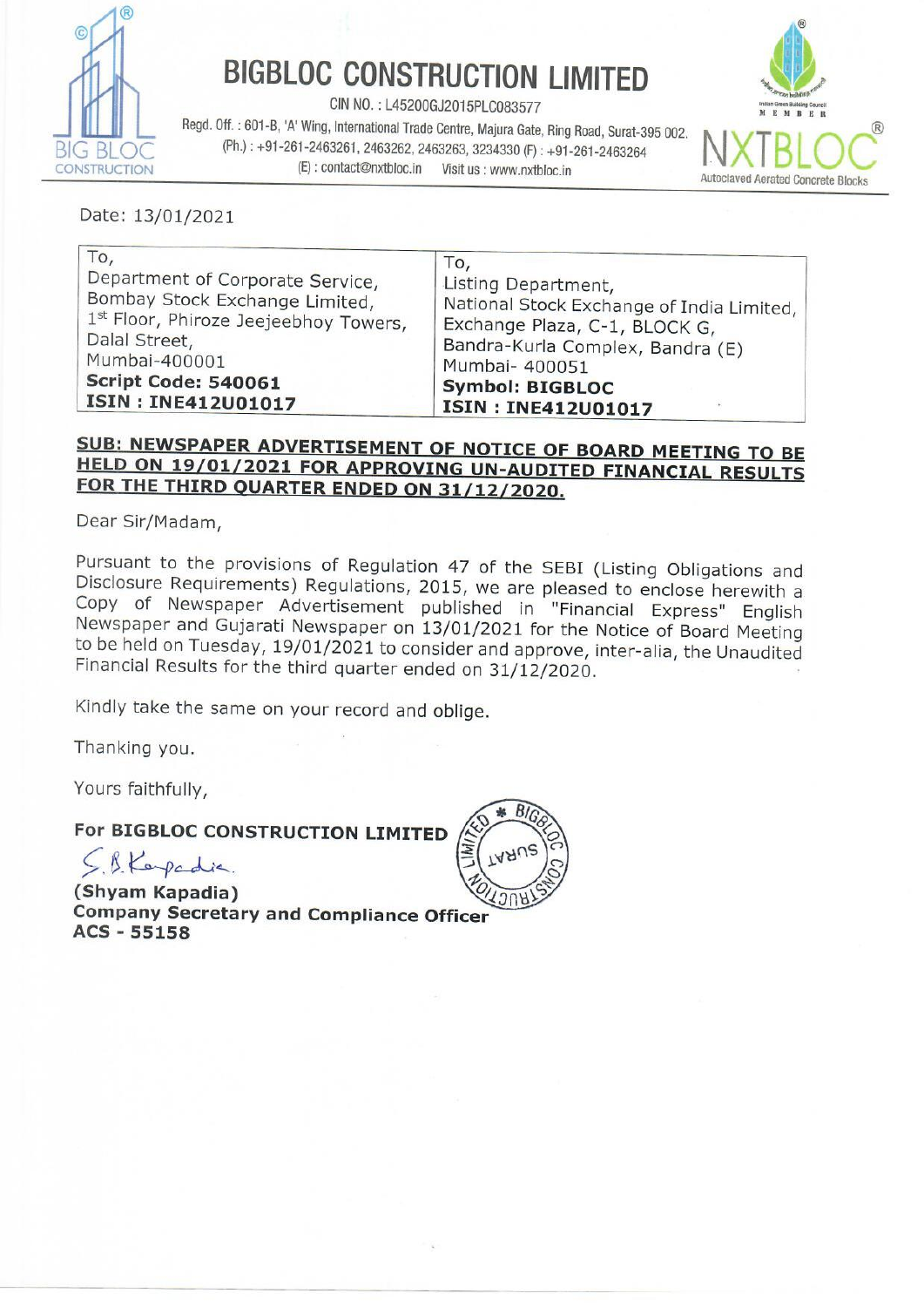#### WEDNESDAY, JANUARY 13, 2021

## **FINANCIAL EXPRESS**



### ASSAM ELECTRICITY GRID CORPORATION LIMITED

#### **SPECIFIC PROCUREMENT NOTICE (SPN)**

Assignment Title: Procurement of Supply, Configuration, Integration Installation, Implementation & Support of ERP Software (hereafter ERP System) for AEGCL, Assam, India Dated: 13/01/2021

The Government of India has applied for financing from Asian Infrastructure nvestment Bank (AIIB) towards the cost of Assam Intra-State Transmission System Enhancement Project ("the Project") and intends to apply parts of the proceeds for this service

The undersigned, now invites tenders from the qualified vendors for supply of installation of ERP Application System. The tender document is avail n 13/01/2021 to 01/03/2021 from the website www.assamtenc

Sd/- Project Director (AllB), AEGCL

#### **BIGBLOC CONSTRUCTION LIMITED** CIN: L45200GJ2015FLC083577

office: 6th Floor, A-6014B, International Trade Centre, Majura Gate Ring Road, Surat 395 002. (Guiarat) INDIA Phone: +91-261-2463261, 2463262, 2463263, Fax: +91-261-2463264 Email bigblockconstructionhogomail.com Website www.bigbloc from com / www.nattitor.

#### **NOTICE**

Notice is hereby given pursuant to Regulation 25 read with 47 of SEBI (Usting Obligations the Company will be held on Tuesday, 19th January, 2021 at 11:30 A.M. at Registered Office of the company to consider and approve Un-Audited Financial Results of the Company for the third quarter ended on 31st December, 2020. This information is also available on the Company's website www.bigblocconstruction.com / www.retbloc.in and or the website of the Stock exchanges i.e. www.bseindia.com and www.nseindia.com For BIGBLOC CONSTRUCTION LIMITED

#### $Sd$ (Shyam Kapadia)

Camlin  $\mathcal A$ 

## Biden inauguration: FBI issues armed protest warning

He said the number could rise to 15,000 if requested by local authorities. At least one lawmaker asked the Pentagon to do more.

Senator Chris Murphy, who said he was sending a letter to the acting secretary of defenses on Monday, said it was unclear if the National Guard would be sufficient to protect the nation's capital and that activeduty troops may be needed also.

"I'm not afraid of taking the oath outside," Biden told reporters in Newark, elaware, referring to the traditional setting the swearing-in ceremony on the Capigrounds. But he said it was critically important that people "who engaged in sedition and threatened people's lives, defaced public property, caused great damage"be held accountable.

Biden's inaugural committee said on Monday the theme of the January 20 ceremony would be "America United".

Trump, who has sought unsuccessfully to overturn the November 3 election results with false claims of widespread fraud, said rewould not attend the ceremony, last  $\overline{a}$ cision the president-elect supported.

he Park Service said it would suspend ars of the Washington Monument, an obelisk honouring the country's first presidant duatorafats sene fr  $t$ 

## **From the Front Page**

**WWW.FINANCIALEXPRESS.COM** 

Washington mayor Muriel Bowser called for the US interior department to cancel public-gathering permits through January 24. "This inaugural planning period has to be very different than all the others," she told reporters on Monday. - Reuters

## Policy update: WhatsApp says message privacy intact, change related to biz interaction:

It added that WhatsApp accesses only the phone numbers from the address book (after getting user's permission) to make messaging fast and reliable, and that it doesn't share contact lists with the other apps Facebook offers.

"We use group membership to deliver messages and to protect our service from spam and abuse. We don't share this data with Facebook for ads purposes. Again, these private chats are end-to-end encrypted so we can't see their content," it noted. A report by internet security researcher Rajshekhar Rajaharia had claimed that at least 1,700 private WhatsApp group links were visible on Google through a web search. WhatsApp noted that users can choose to set their messages to disappear from chats "for additional privac

about 400 million users in India - said it will always be clear within the app when users are communicating with any business that uses its features designed for commercial entities.

WhatsApp explained that some large businesses need to use hosting services to manage their communication, and that it provides them the option to use secure hosting services from Facebook to manage WhatsApp chats with their customers, answer questions, and send information like purchase receipts.

"But whether you communicate with a business by phone, email, or WhatsApp, it (business) can see what you're saying and may use that information for its own marketing purposes, which may include advertising on Facebook. To make sure you're informed, we clearly label conversations with businesses that are choosing to use hosting services from Facebook," WhatsApp added. WhatsApp said if users choose to interact with "Shops" (Facebook branded commerce feature), their shopping activity can be used to personalise their Shops experience and the ads users see on Facebook and Instagram.

"Features like this are optional and when you use them we will tell you in the app how your data is being shared with Facebook... If you have WhatsApp installed on your phone, you'll have the option to message that business. Facebook may use tha was was interset with these sets to